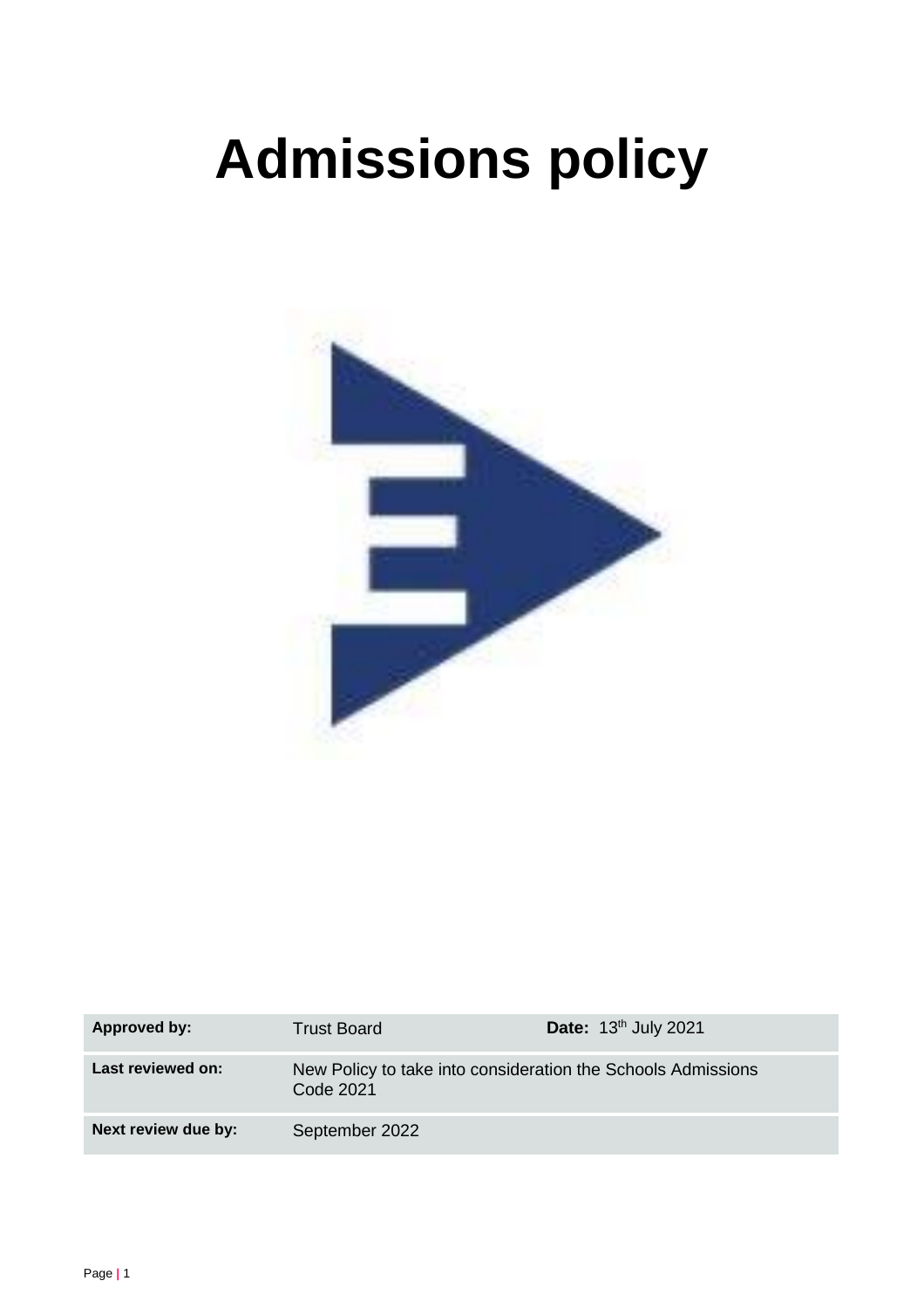## **Contents**

### <span id="page-1-0"></span>**1. Aims**

This policy aims to:

- Explain how to apply for a place at the school
- Set out the school's arrangements for allocating places to the pupils who apply
- Explain how to appeal against a decision not to offer your child a place

## <span id="page-1-1"></span>**2. Legislation and statutory requirements**

This policy is based on the following advice from the Department for Education (DfE):

- [School Admissions Code 2021](https://www.gov.uk/government/publications/school-admissions-code--2)
- > [School Admission Appeals Code](https://www.gov.uk/government/publications/school-admissions-appeals-code)

As an academy, the school is required by its funding agreement to comply with these codes, and with the law relating to admissions as set out in the [School Standards and Framework Act 1998.](http://www.legislation.gov.uk/ukpga/1998/31/contents)

This policy complies with our funding agreement and articles of association.

## <span id="page-1-2"></span>**3. Definitions**

The **normal admissions round** is the period during which parents can apply for state-funded school places at the school's normal point of entry, using the common application form provided by their home local authority.

**Looked after children** are children who, at the time of making an application to a school, are:

 $\sum$  In the care of a local authority, or

Being provided with accommodation by a local authority in exercise of its social services functions

**Previously looked after children** are children who were looked after, but ceased to be so because they:

Were adopted under the Adoption Act 1976 or the Adoption and Children Act 2002, or

- Became subject to a child arrangements order, or
- > Became subject to a special guardianship order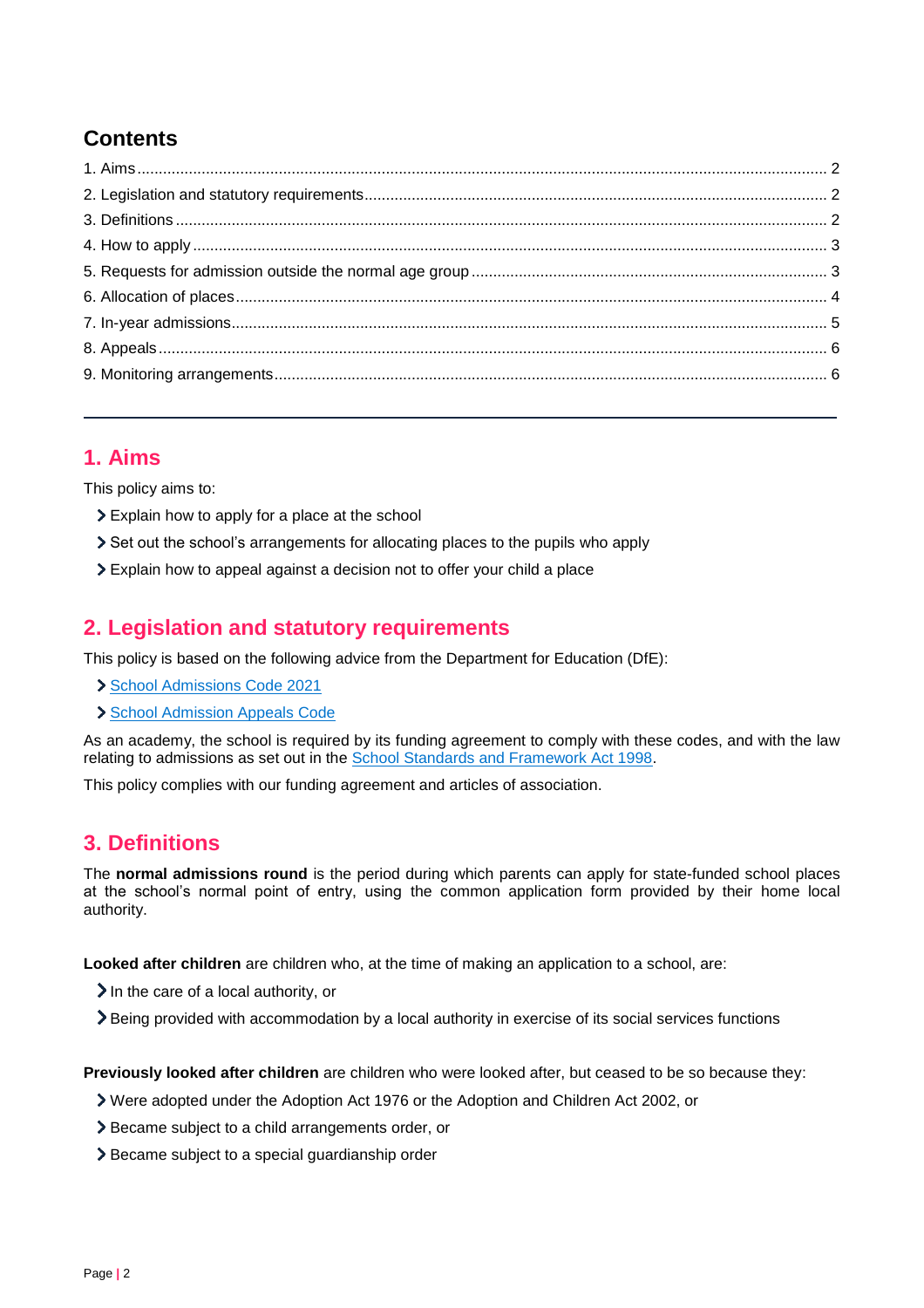This includes children who appear to have been in state care outside of England and have ceased to be in state care due to being adopted.

A child reaches **compulsory school age** on the prescribed day following his or her fifth birthday (or on his or her fifth birthday if it falls on a prescribed day). The prescribed days are 31 December, 31 March and 31 August.

#### <span id="page-2-0"></span>**4. How to apply**

For applications in the normal admissions round you should use the application form provided by your home local authority (regardless of which local authority the schools are in). You can use this form to express your preference for a minimum of 3 state-funded schools, in rank order.

You will receive an offer for a school place directly from your **local authority**.

Please note, pupils already attending one of our academies with a nursery will **not** transfer automatically into the main school. A separate application must be made for a place in reception.

Please note, pupils attending Raleigh Infant Academy or Queensway Infant Academy will **not** transfer automatically into Admirals Academy or Diamond Academy. A separate application must be made for a place.

#### <span id="page-2-1"></span>**5. Requests for admission outside the normal age group**

Parents are entitled to request a place for their child outside of their normal age group.

Parents may seek a place for their child outside of their normal age group, for example, if the child is gifted and talented or has experienced problems such as ill health. In addition, the parents of a summer-born child  $(1<sup>st</sup>$  April – 31<sup>st</sup> August) may choose not to send their child to school until the September following their fifth birthday and may request that they are admitted outside of their normal age group, for instance into Reception rather than Year 1.

Should a parent wish to request admission outside of the normal age group, they must write to the Chair of the Local Academy Council of the academy, detailing the exceptional circumstances behind the request. This must be done by the end of October in the determination year. Any requests considered after this point are at the discretion of the Local Academy Council.

The Chair of the Local Academy Council will acknowledge receipt of the request and may ask for additional information to be provided. He/she will also notify the parent of the date of the meeting when the Local Academy Council or a subcommittee as appropriate will consider the request and the date by which it is likely that the parent will receive the decision. The decision will be communicated in writing, clearly setting out the reasons.

Decisions on requests for admission outside the normal age group will be made on the basis of the circumstances of each case and in the best interests of the child concerned. In accordance with the School Admissions Code, this will include taking account of:

- > Parents' views
- Information about the child's academic, social and emotional development
- Where relevant, their medical history and the views of a medical professional
- Whether they have previously been educated out of their normal age group
- Whether they may naturally have fallen into a lower age group if it were not for being born prematurely
- > The headteacher's views

Wherever possible, requests for admission outside a child's normal age group will be processed as part of the main admissions round. They will be considered on the basis of the admission arrangements laid out in this policy, including the oversubscription criteria listed in section 6. Applications will not be treated as a lower priority if parents have made a request for a child to be admitted outside the normal age group.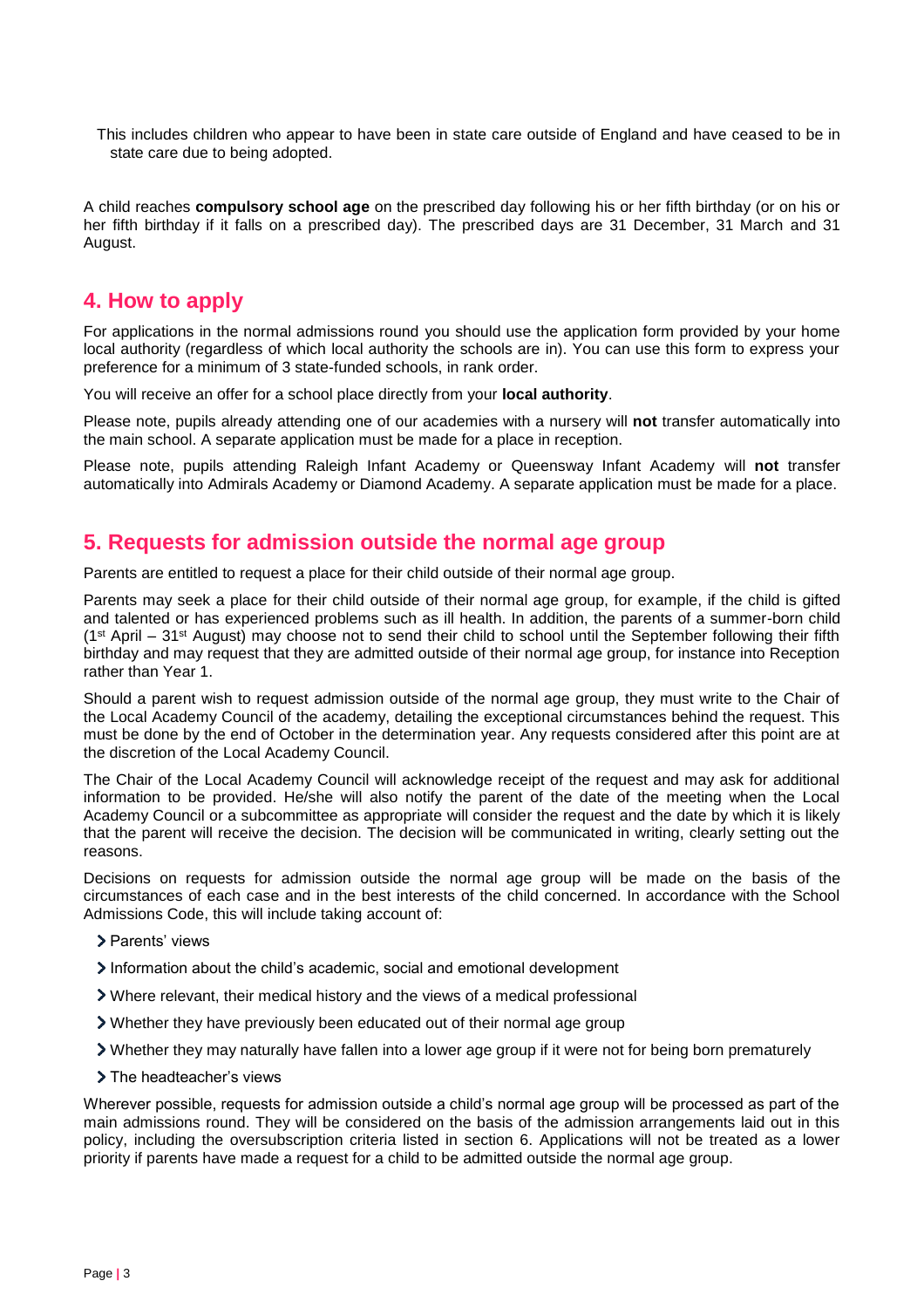Parents will always be informed of the reasons for any decision on the year group a child should be admitted to. Parents do not have a right to appeal if they are offered a place at the school but it is not in their preferred age group.

## <span id="page-3-0"></span>**6. Allocation of places**

#### **6.1 Admission number**

The published admissions number for our academies in each Academic Year (that is the number of students we are expected to take in total) is:

- Eastgate Academy Reception: 30
- Eastgate Academy Year 3: 15
- King's Lynn Academy 180
- Nelson Academy 60
- Southery Academy 14
- Upwell Academy 30
- North Wootton Academy 45
- Emneth Academy 30
- Admirals Academy 90
- Diamond Academy 60
- Norwich Road Academy 60
- West Row Academy  $-45$
- Glade Academy 60
- Raleigh Academy 90
- Queensway Academy 60

#### **6.2 Selection and banding**

Eastern Multi Academy Trust does not use selection or banding as part of our admissions arrangements.

#### **6.3 Oversubscription criteria**

#### *All children whose education, health and care (EHC) plans name the school will be admitted before any other places are allocated.*

If the school is not oversubscribed, all applicants will be offered a place.

In the event that the school receives more applications than the number of places it has available, places will be given to those children who meet any of the criteria set out below, in order until all places are filled.

- 1. Highest priority will be given to looked after children and all previously looked after children who apply for a place at the school.
- 2. Priority will next be given to children of staff at the school, in either of the following circumstances: a) The member of staff has been employed at the school for 2 or more years at the time at which the application for admission to the school is made, or b) The member of staff is recruited to fill a vacant post for which there is a demonstrable skill shortage
- 3. Priority will next be given to children who attend named feeder schools for each academy (King's Lynn Academy only)
- 4. Priority will next be given to children with siblings at the school. Siblings include step siblings, foster siblings, adopted siblings and other children living permanently at the same address. Priority will not be given to children with siblings who are former pupils of the school.
- 5. Other children living inside the catchment area.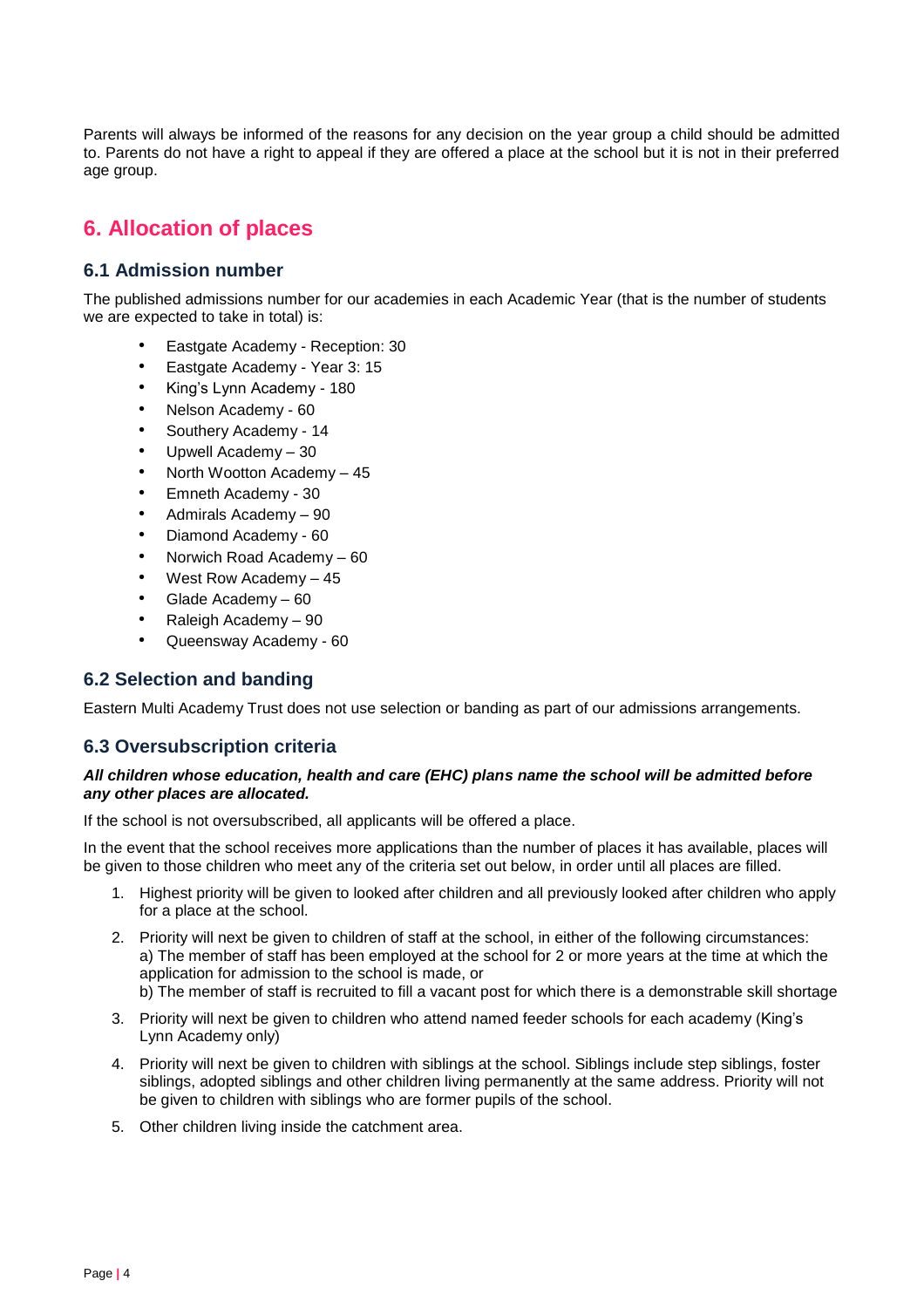#### **6.4 Tie break**

In the case of 2 or more applications that cannot be separated by the oversubscription criteria outlined above, the school will use the distance between the school and a child's home as a tie breaker to decide between applicants. Priority will be given to children who live closest to the school. Distance will be measured in a straight line from the child's home address to the school's front gates on. A child's home address will be considered to be where he/she is resident for the majority of nights in a normal school week.

Where the distance between 2 children's homes and the school is the same, random allocation will be used to decide between them. This process will be independently verified.

#### **6.5 Children below compulsory school age**

Where children below compulsory school age are offered a place at the school, they will be entitled to attend the school full-time in the September following their fourth birthday.

Parents may defer their child's entry to the school until later in the school year but not beyond the point at which the child reaches compulsory school age, and not beyond the beginning of the final term of the school year the offer was made for.

Where the parents wish, children may attend part-time until later in the school year but not beyond the point at which they reach compulsory school age.

#### **6.6 Challenging behaviour**

We will not refuse to admit a child on behavioural grounds in the normal admissions round or at any point in the normal year of entry. We may refuse admission in certain cases where the specific criteria listed in the School Admissions Code (paragraph 3.8) apply, i.e. where section 87 of the School Standards and Framework Act 1998 is engaged.

We may refuse admission for an in-year applicant for a year group that isn't the normal point of entry, only in such a case that we have good reason to believe that the child may display challenging behaviour that may adversely affect the provision we can offer. In this case, we will refer these pupils to the Fair Access Protocol. We will not refuse admission on these grounds to looked after children, previously looked after children and children with EHC plans listing the school.

#### **6.7 Fair Access Protocol**

We participate in Norfolk and Suffolk's Fair Access Protocol. This helps ensure that all children, including those who are unplaced and vulnerable, or having difficulty in securing a school place in-year, get access to a school place as quickly as possible.

## <span id="page-4-0"></span>**7. In-year admissions**

Parents can apply for a place for their child at any time outside the normal admissions round. As is the case in the normal admissions round, all children whose EHC plans name the school will be admitted.

Likewise, if there are spaces available in the year group you are applying for, your child will be offered a place.

If there are no spaces available at the time of your application, your child's name will be added to a waiting list for the relevant year group. When a space becomes available, it will be filled by one of the pupils on the waiting list in accordance with the oversubscription criteria listed in section 6.3 of this policy. Priority will not be given to children on the basis that they have been on the waiting list the longest.

Applications for in-year admissions should be made to Norfolk LA Admissions or in the case of Glade and West Row directly to the academy Principal.

Parents will be notified of the outcome of your in-year application in writing within 15 school days.